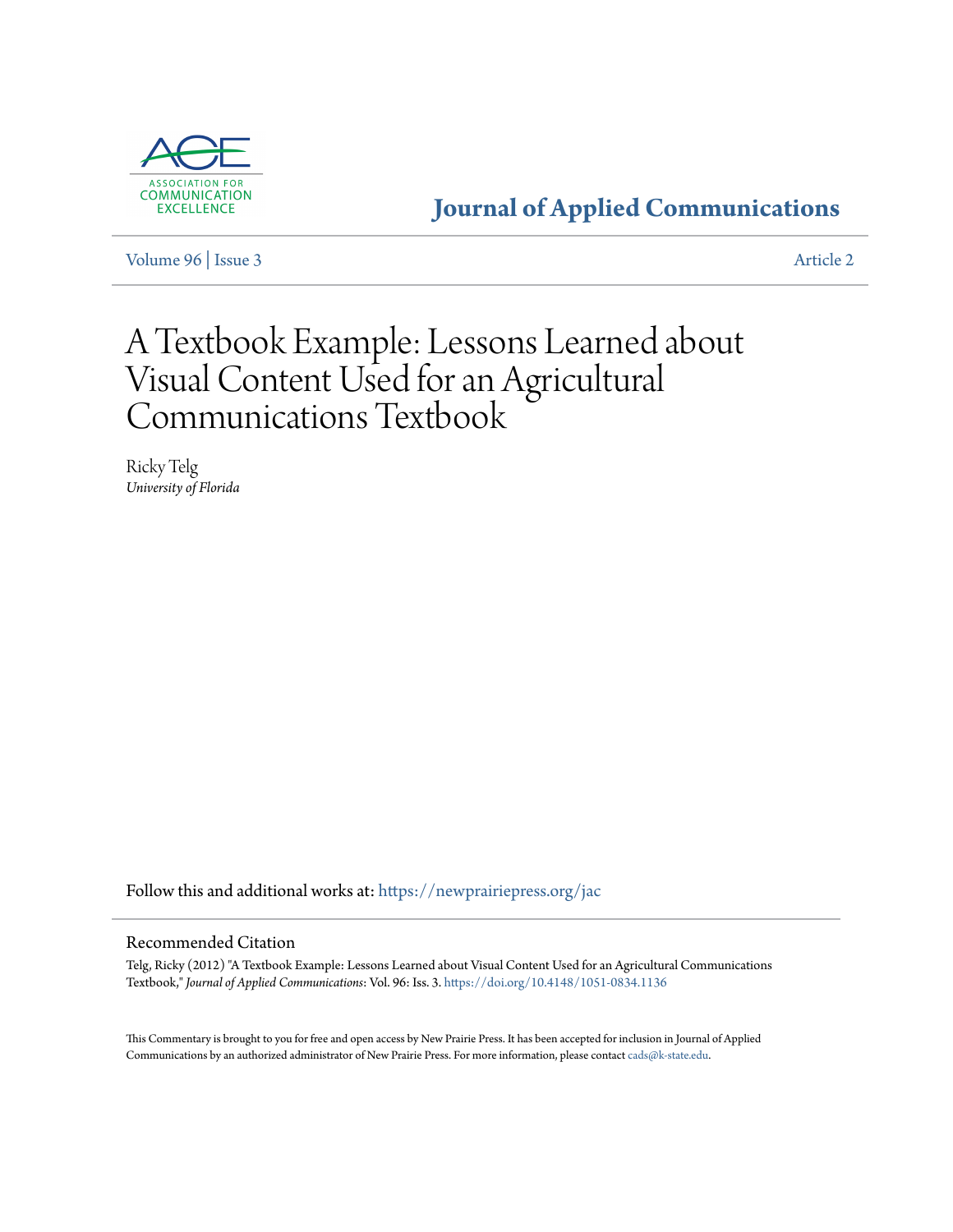## A Textbook Example: Lessons Learned about Visual Content Used for an Agricultural Communications Textbook

#### **Abstract**

This professional development article details lessons learned during the process of providing visual content for a new agricultural communications textbook. Textbook authors thought they had all of the visual content approved, but learned late in the textbook-writing process that many visual materials (photographs and videos) needed multiple levels of approval. Some specific "lessons learned" include being cognizant of what is in the backgrounds of visuals; knowing who owns visual content; making sure that any co-sponsor of a communications piece must approve its use, even if the lead organization approves; and receiving approval from second- and possibly third-generation visual sources. This article is important to visual communicators, in light of the move at many universities to provide content – that for many years had been provided free to clients – for a fee.

#### **Keywords**

video, photography, copyright

# **Creative Commons License**<br> **<b>@** 0 0

This work is licensed under a [Creative Commons Attribution-Noncommercial-Share Alike 3.0 License.](https://creativecommons.org/licenses/by-nc-sa/3.0/)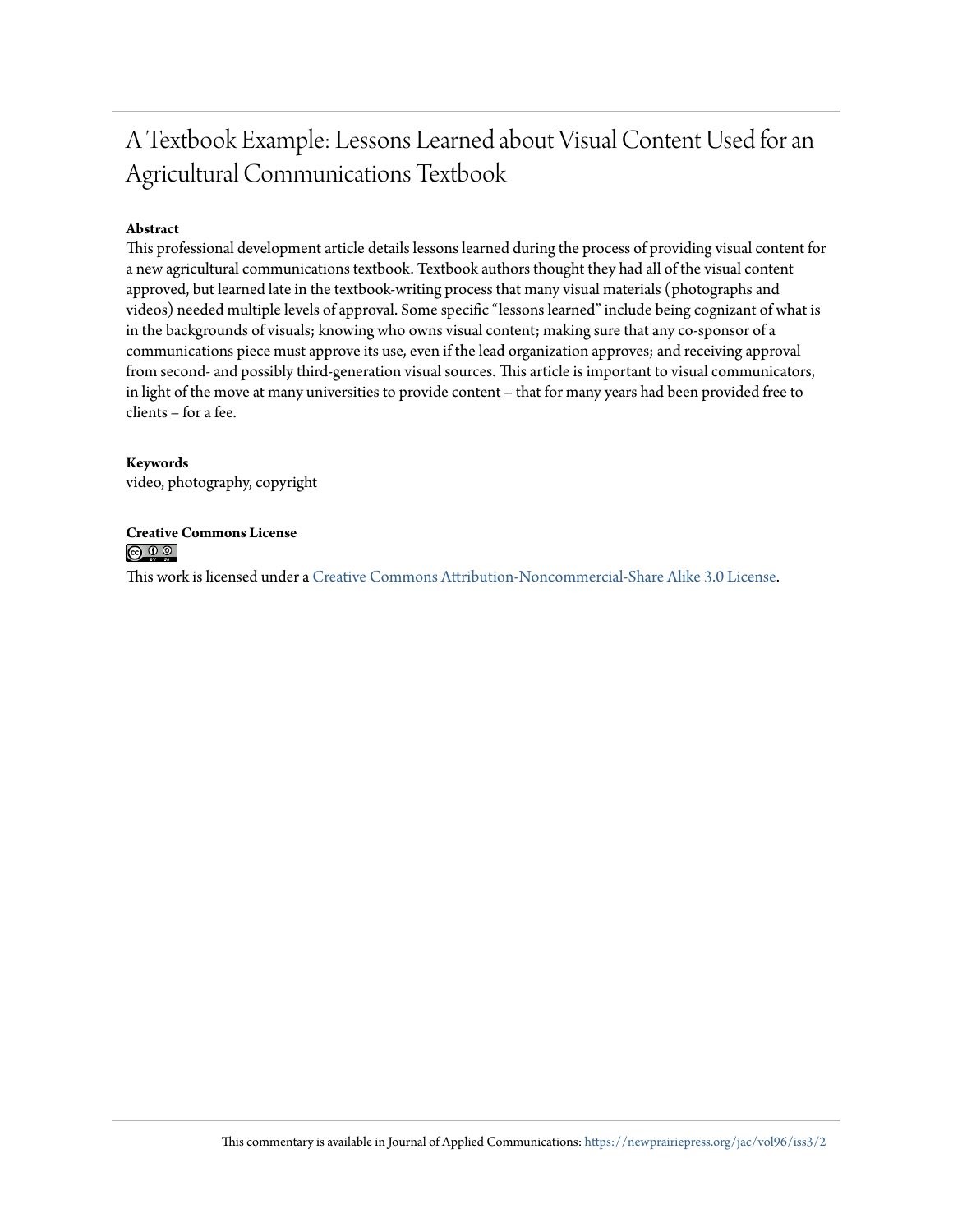# **A Textbook Example: Lessons Learned about Visual Content Used for an Agricultural Communications Textbook**

### *Ricky W. Telg*

#### *Abstract*

This professional development article details lessons learned during the process of providing visual content for a new agricultural communications textbook. Textbook authors thought they had all of the visual content approved, but learned late in the textbook-writing process that many visual materials (photographs and videos) needed multiple levels of approval. Some specific "lessons learned" include being cognizant of what is in the backgrounds of visuals; knowing who owns visual content; making sure that any co-sponsor of a communications piece must approve its use, even if the lead organization approves; and receiving approval from second- and possibly third-generation visual sources. This article is important to visual communicators, in light of the move at many universities to provide content – that for many years had been provided free to clients – for a fee.

#### *Keywords*

video, photography, copyright

In 2009, fellow University of Florida professor Tracy Irani and I approached a textbook publishing company with an idea to write an agricultural communications textbook that would appeal to faculty of upper high school students (juniors and seniors) and college students. Each of the 17 chapters in *Agricultural Communications in Action: A Hands-on Approach* (publication date 2012) covers a different topic related to agricultural communications. The book includes topics such as news writing, business writing, research methods, photography, Web design, new media, media relations, video production, risk and crisis communications, campaign development, and public speaking, among others. Irani and I wanted to provide a framework to help improve the communications skills of high school and college students as well as professionals because the content covers much of what ACE members, Extension agents, and other agricultural communicators do on a daily basis.

However, what started as a way for us to instruct others evolved into our own learning experience. What follows are some of the things I learned along the way about providing visual content for a textbook, which is a commercial venture. Because much of what ACE members write and produce are for educational purposes, some readers of this article may wonder about the applicability of the content to ACE membership. However, given much material — such as bird or plant identification

1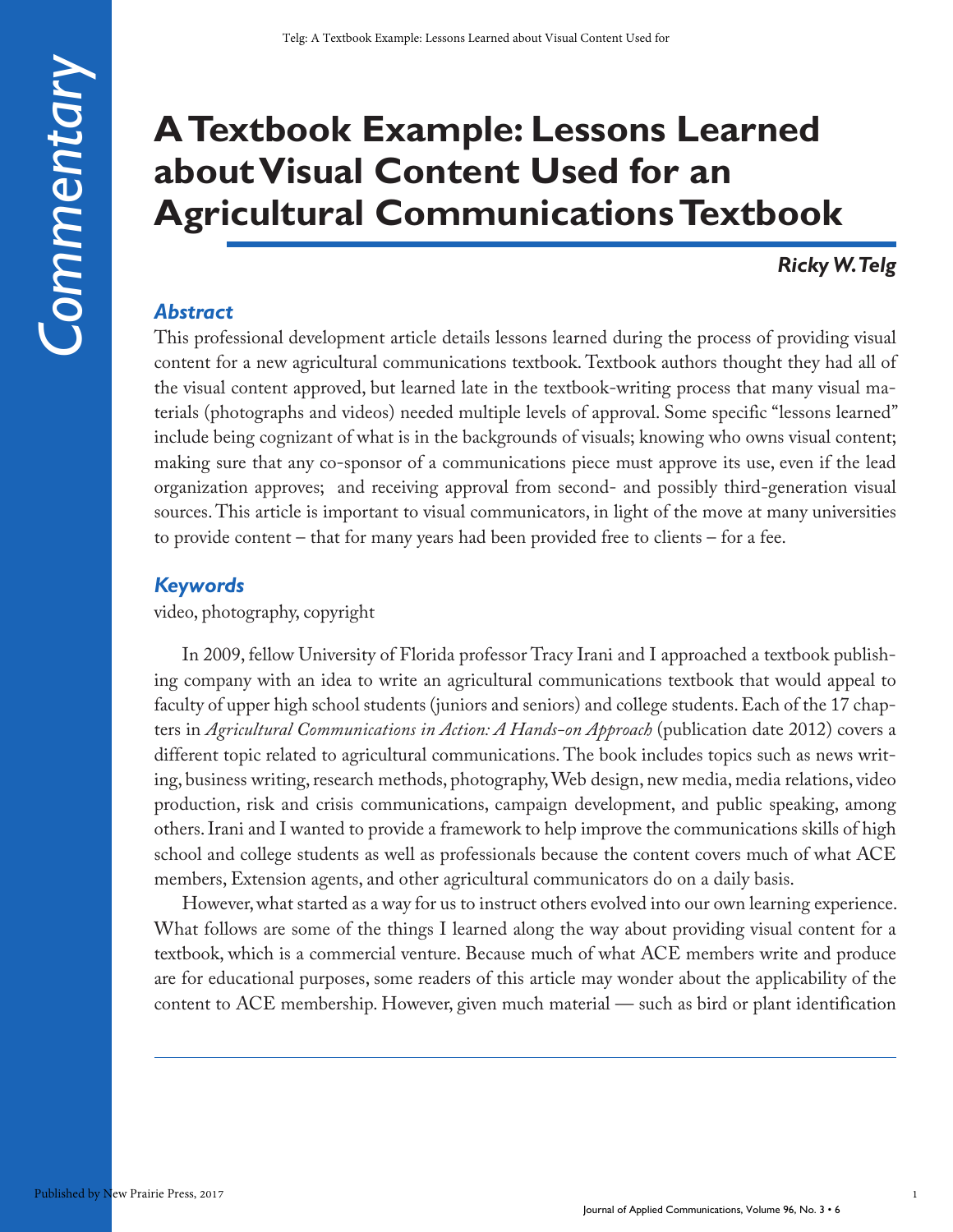manuals or curricula and educational materials — ACE members produce now are sold, at least as cost-recovery items, the line between "educational" and "commercial" may be blurring.

As someone who comes from a video production background, followed later in my career with newspaper reporting, I thought I was fairly adept for having an "eye" for visual content that could get my media organization into trouble. For example, when dealing with visual content that has children in it, I knew always to secure signed release forms from the children's parent or guardian. I thought I had "covered my bases" in the materials provided for the textbook. I was wrong.

I had gotten release forms for people who were featured in photographs in the book and in videos that accompanied the textbook in the instructor's supplemental materials. I also received approvals from companies that had materials — brochures, news releases, newsletters, graphic designs, and other visuals — included as examples in the book. But what I did not anticipate was that because of a litigious society, American textbook companies have become extremely careful about all visual content. My publisher's representative said the publication company once got into trouble for including a photograph with a tractor in it from a particular farm equipment manufacturing company without getting an approval from the equipment company prior to publication.

What I have learned in publishing textbook content has drastically changed how I frame video and photo shots and has caused me to rethink my "eye" of what I see in the viewfinder. Reading the following "lessons learned" when providing visual content for a commercial (for-profit) venture may cause you to consider how we, as communicators, collect and disseminate visual information.

#### *Lesson Learned 1: Backgrounds matter.*

One of the "extras" for the textbook is a DVD of 15 videos that feature professional communicators who discuss varying topics, ranging from public relations tactics to framing messages for various audiences. One of the videos was to have included interviews I shot in 2005 with two University of Florida faculty members who discussed research they conducted related to crisis communication following the devastating 2004 hurricane season that struck Florida. As a videographer, one of the standard backgrounds to use with a researcher when you do not have a background that pertains to the topic is a bookshelf lined with books. So since I did not have a background that pertained to hurricanes, I used the fallback background: books on shelves. The publishing company liked the video but said the video could not be used in its present form due to the books on the shelves. The titles on the spine of the books, such as *Webster's Dictionary*, could be read in the video's frame. Because the books were not in the publishing company's "family," the video could not be used because we would have had to get approval from all of the books' publishers and because we would be promoting other companies' books.

What I learned from this is to check my backgrounds. Now, I look for titles I can read and logos I can see clearly in my viewfinder. And if I see golden arches, book titles, or content that can be associated with or that brands a company, I will reframe my shot to eliminate the commercialized visual, even though I may only be shooting the video for an educational purpose. As a rule, I no longer use bookshelf shots.

#### *Lesson Learned 2: Content ownership matters.*

As previously mentioned, I thought I had received release forms or the proper approvals for all of the visual content in the textbook. I had releases for all of the photographs and had approvals for the visual examples (brochures, newsletters, and graphics). However, what I learned is even though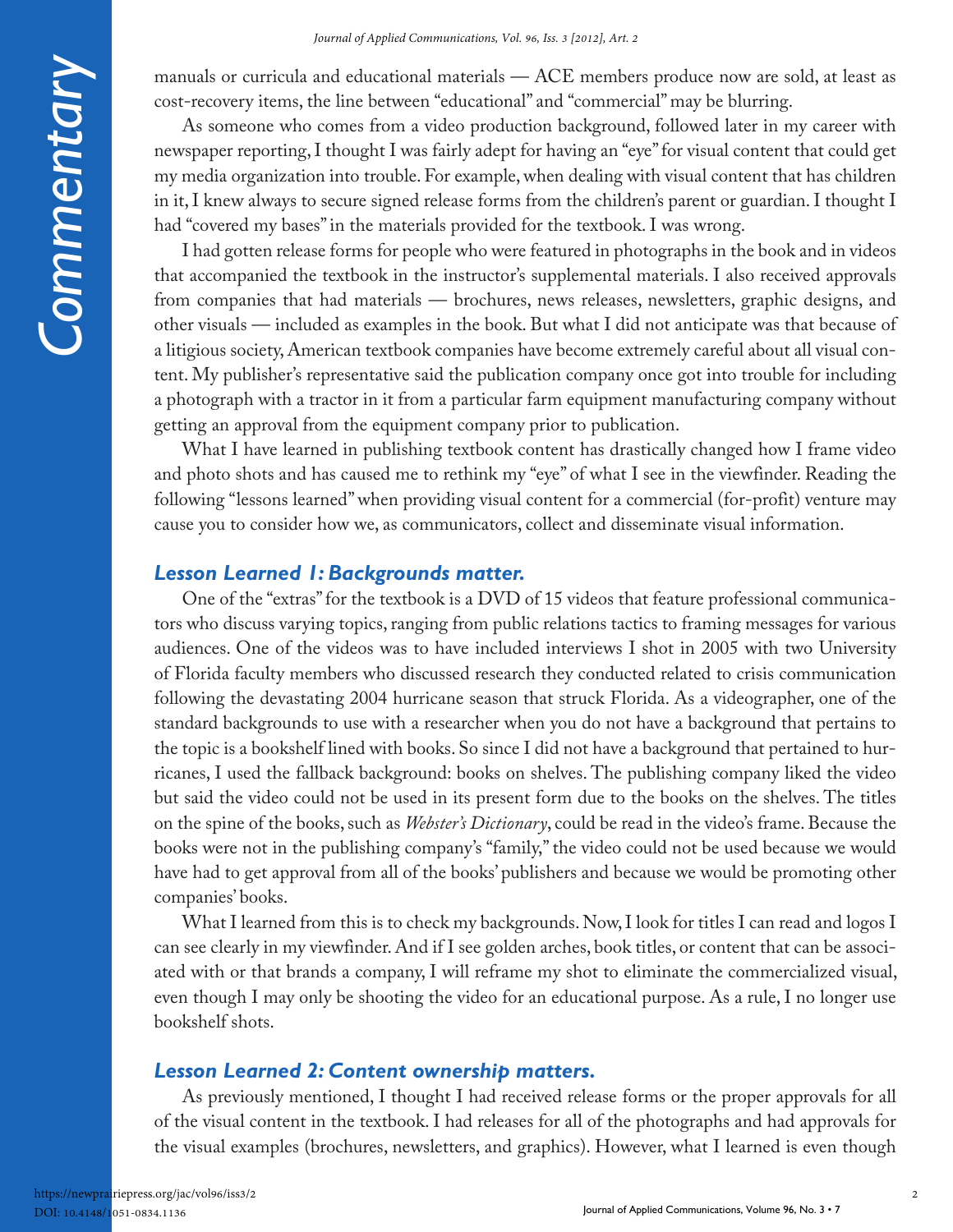Commentary *Commentary*

you may have approval, it might not be the correct approval. Following are some examples of what happened in the area of "content ownership matters."

### *Lesson Learned 2a: All co-sponsors on a communications piece have to approve its use, even if the lead organization approves.*

One of the examples I wanted to use was a nicely designed brochure from Florida Dairy Farmers Inc., the state's dairy association. I had requested and received approval from the communications director and the executive director to use the brochure. I thought my job was done. My publishing company representative loved the brochure, but asked if I had gotten approval from all of the organizations whose logos appeared in the brochure. The brochure was of the 3-a-day program that Kraft Foods co-sponsored. So, in addition the Florida Dairy Farmers' logo, the brochure included a logo for Kraft and two other dairy-related organizations. The publisher said although I had approval from FDF to use the brochure, all co-sponsors of the brochure had to agree to the brochure's inclusion in the textbook. I had to pull the brochure and replace it with a different example because I could not get approvals from all the organizations.

#### *Lesson Learned 2b: Visual content previously approved for a different purpose does not mean you have approval for your purpose.*

I planned to use a newsletter from Florida Dairy Farmers as an example of good newsletter design. Again, I received approval from FDF representatives, and again, I thought I had done everything I needed for the newsletter to be included in the textbook. Again my publisher's representative loved the newsletter, but (again) a problem arose. The newsletter featured photos on the front page of a National Football League player at a school to promote dairy consumption in elementary-age children; he was photographed with several children at the school. The publisher's representative said even if FDF had received photo release forms from the NFL, the player, and the children's parents to use the photograph in the newsletter, the release form did not extend to the newsletter's inclusion in my textbook. I used a different newsletter example instead.

#### *Lesson Learned 2c: Second-generation approval may be needed.*

Because one of the target audiences for this book is high school students and college students, I wanted to include materials that would appeal to that age range, so I asked for examples from the state's 4-H and FFA offices. I received materials that showcased 4-H exhibits and highlighted the Florida FFA Convention. I received permission from the 4-H agent and the state 4-H office for the 4-H content; I received approvals from the graphic designer and the Florida FFA executive director. The publishing company was pleased I had gotten approval from the state agencies, but the representative wondered if I had gotten approval from the national organizations, since 4-H and FFA both have national logos. I had not contacted the national offices. In this case, I was able to track down the correct persons at the two national organizations and received approvals; however, in one case, it took almost three months to get approval. In this particular situation of approvals, I was pleased the publishing company pushed me to get the approvals from the national level because 4-H is very strict about use of the 4-H cloverleaf emblem. According to the 4-H website (USDA, n.d.), every unauthorized use of the 4-H emblem carries a penalty of \$10,000 and potential jail time. I had used the 4-H emblem four times in my book. My publisher does not cover liabilities such as this, so if I had misrepresented the 4-H emblem, I could have been penalized as much as \$40,000 for the four times the emblem was used.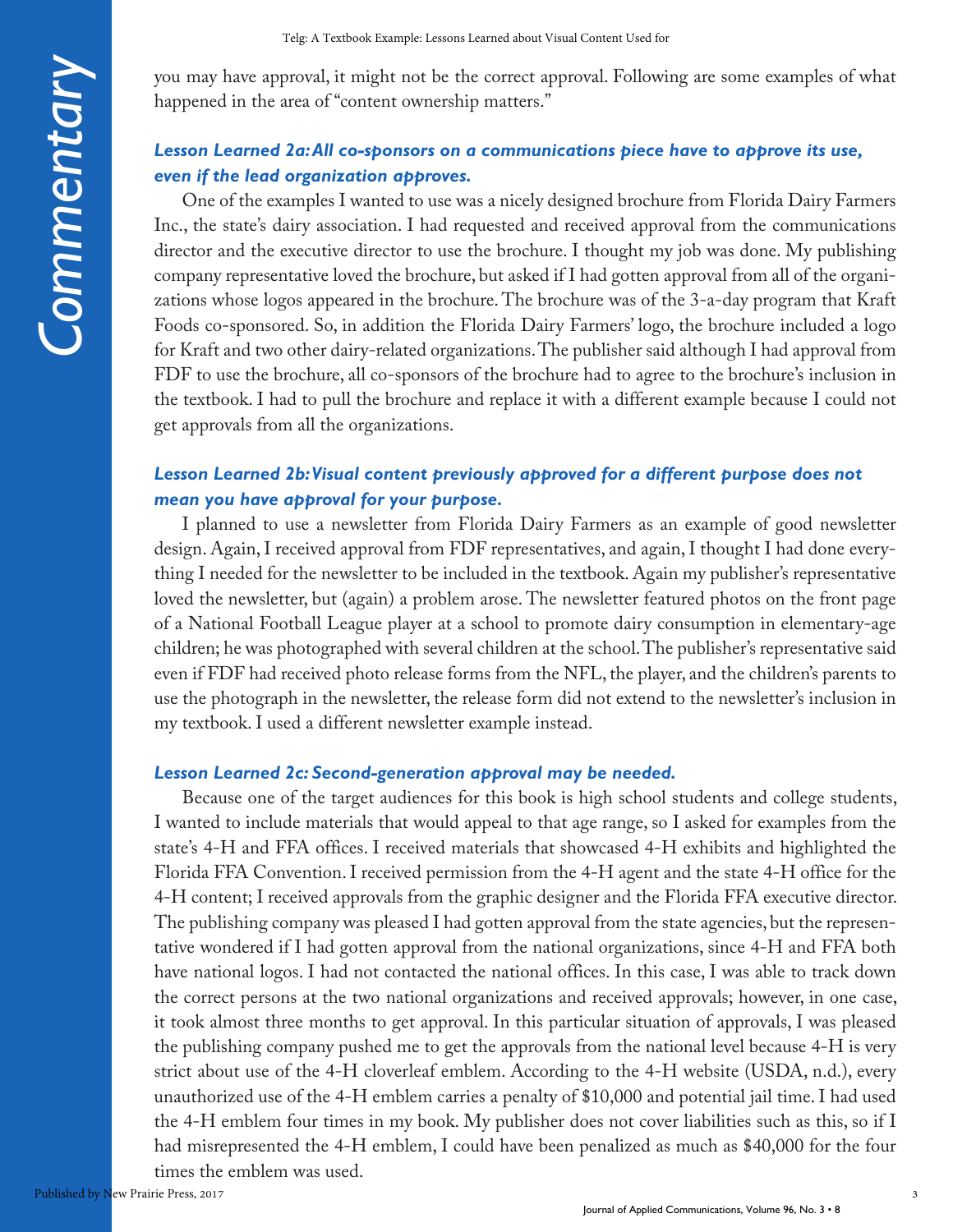Lastly, every video I created as supplemental materials was equally scrutinized. In one video, I had used a photograph provided by the interviewee. Because the interviewee did not know who the person was in the photo, I ended up having to cut the photo and reedit the video. In another example, which happened to be the same video that featured the two faculty members interviewed in front of bookshelves, I received hurricane footage from another state; however, because it could not be determined if the footage was from the state agency or was file footage from a commercial media outlet, I could not use it. As a result of this and the "bookshelf " problem, I ended up pulling the entire video from the supplemental materials; it was impossible to redo the interviews, since one faculty member had taken a job at another university, and it was too difficult to reedit the video.

### *What I Learned*

Writing a textbook is an extremely time-consuming and lengthy process. Irani and I started the process in 2009 and saw the finished product in early 2012. College students may complain about the price of textbooks, but from going through the textbook-production process, publishing companies spend a tremendous amount of time and effort to ensure the content is accurate, the design is appealing, and the material is approved properly. This last point has taught me the most valuable lesson.

The bottom line is for a for-profit venture, everything related to visuals matters. My situation may have been extreme, but my experience may be becoming the norm, rather than the exception. From what my publishing representative told me on multiple occasions, publishing companies are becoming more leery about where content comes from because of the possibility of a lawsuit for material not authorized or approved by all responsible parties. Content I thought had been approved properly ended up not being acceptable content.

As has been noted, this process has made me rethink any visual content is in my viewfinder before I shoot video or a photograph. I am involved in two projects that, although instructional in nature, have the capacity for being offered for sale in the future. I am being extremely careful because I do not want to go through more "lessons learned" by having content I would have to go back through multiple hoops to get approved. My recommendation for photographers and videographers would be to take a second look for your shot composition so you are not including any commercialized content.

I also have become more conscientious about the content of materials I am provided. Just because I have approval from an organization, I have learned second- and sometimes third-level approvals must be attained before the material is truly "approved." This may be the area where professional communicators will need to become more aware, especially as it pertains to for-profit materials.

As shown, getting approval from an organization may only be a first step; more approvals may be necessary before a visual can be used. As state agencies use more shared content as a cost-cutting measure and with the availability of more online content, communicators will need to be even more diligent to consider every aspect of a visual element — such as logos or photographs of people embedded in other content — before publishing the material for instructional purposes, either for free or for for-profit ventures. Consulting legal counsel or a publishing company representative may be necessary if any question arises about the appropriateness of using certain visual materials.

#### *About the Author*

ACE member Ricky Telg is a professor in the University of Florida's Department of Agricultural Education and Communication.